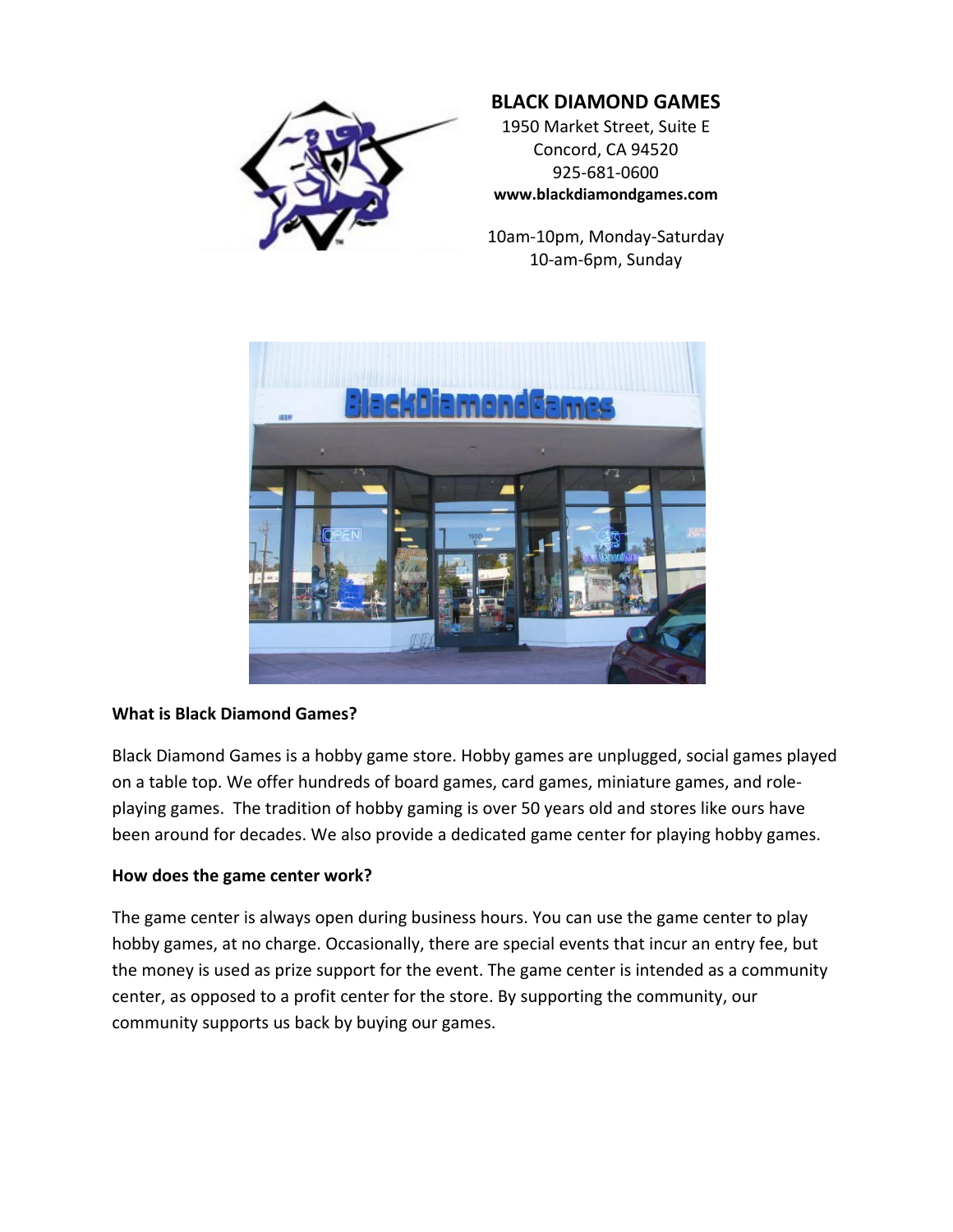

### **Where can I find out about game center events?**

You can view the calendar online by following the link off our website. We also post events on several boards in the store, including a friend finder bulletin board where you can post requests for fellow gamers. You are strongly encouraged to create your own events for in‐store play. If you don't see one you're interested in, consider proposing one to a staff member. Most of our events evolve this way. Our only requirement is that your event be open to everyone.

### **Can I special order games?**

Absolutely. Special orders usually arrive the next business day, if the order is placed before 2pm. There is never a special order charge and you won't be asked to pay shipping. Some items take longer than next day, depending on the supplier. The only items we don't take orders on are toys, as they require us to order in case quantities. We require payment in advance on all special orders, either in person or over the phone with a credit card.

### **Can I order games before they come out?**

Yes, pre‐orders are highly encouraged for popular games or unusual games that we may not stock deeply. When your game arrives, we'll keep it in a case behind the counter so you'll be guaranteed your copy. Pre‐orders are handled just like special orders, with payment required in advance. Even if you aren't willing to commit to a pre-order, we always appreciate hearing your intent to buy a new product, since it helps us forecast our orders.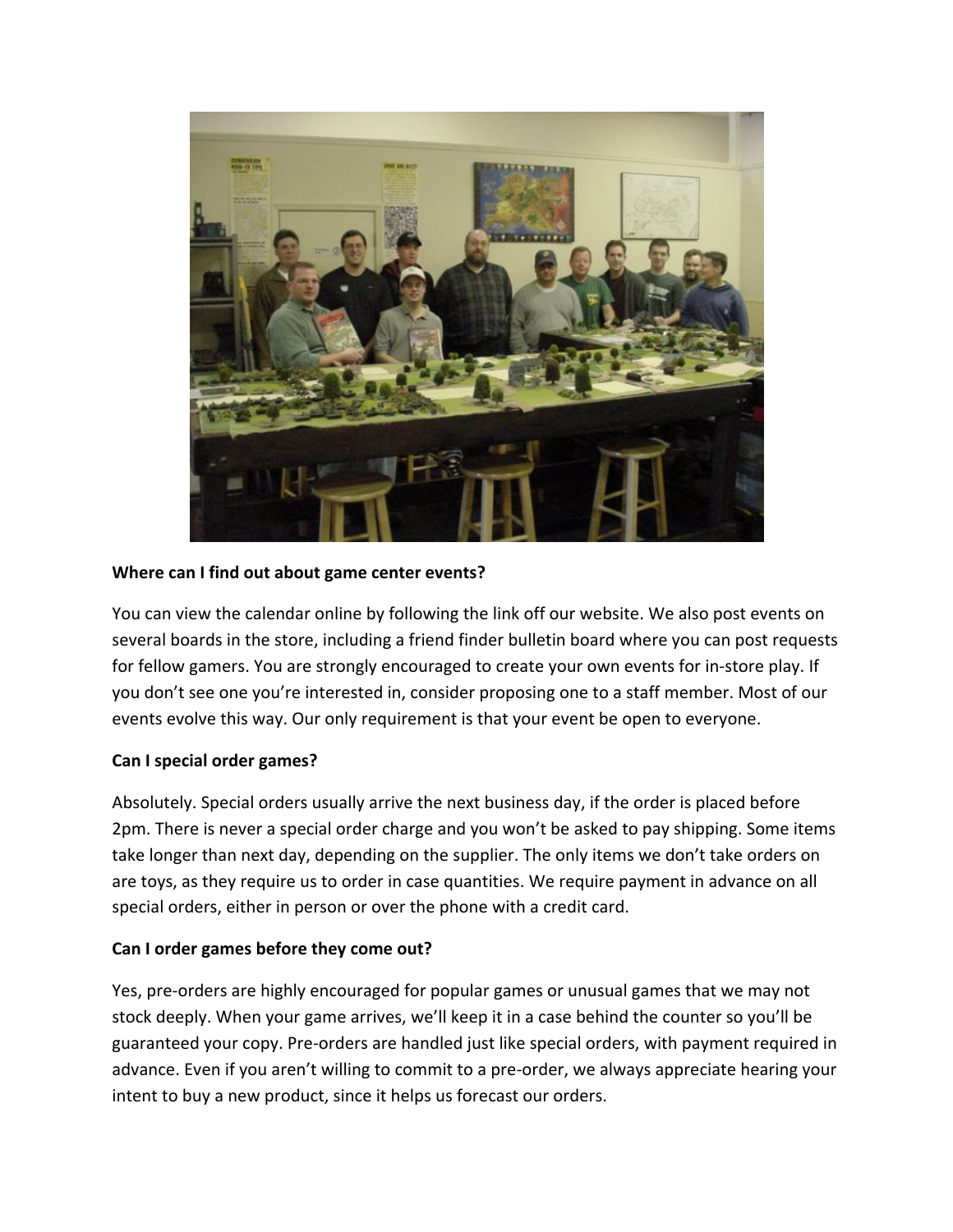## **What's your return policy?**

If an item is unopened, we'll take it back with a receipt for cash or credit within 30 days of purchase. If it's opened, we can't take it back. Items without a receipt can be returned for store credit. Some things we cannot accept for returns, including software, paint, magazines and collectible games.

### **Where can I find more information about the store?**

Our website has the basics, but it links to additional resources, such as the store calendar, forum, and blog. There's also a Black Diamond Games *Facebook* site, where you can get early notification of sales and other events.



### **Do you buy games?**

We purchase role-playing books for the most part, but occasionally we'll buy war games and Euro style board games. This also means you can find a variety of different used games each time you visit the store. Some people travel many miles for these hidden treasures.

### **About the Store**

Black Diamond Games started in Walnut Creek in 2004 and moved to larger facilities in Concord in late 2007. There is only one store and it's privately owned by a group of local gaming enthusiasts. The store is named after *Black Diamond Mines Regional Park*.